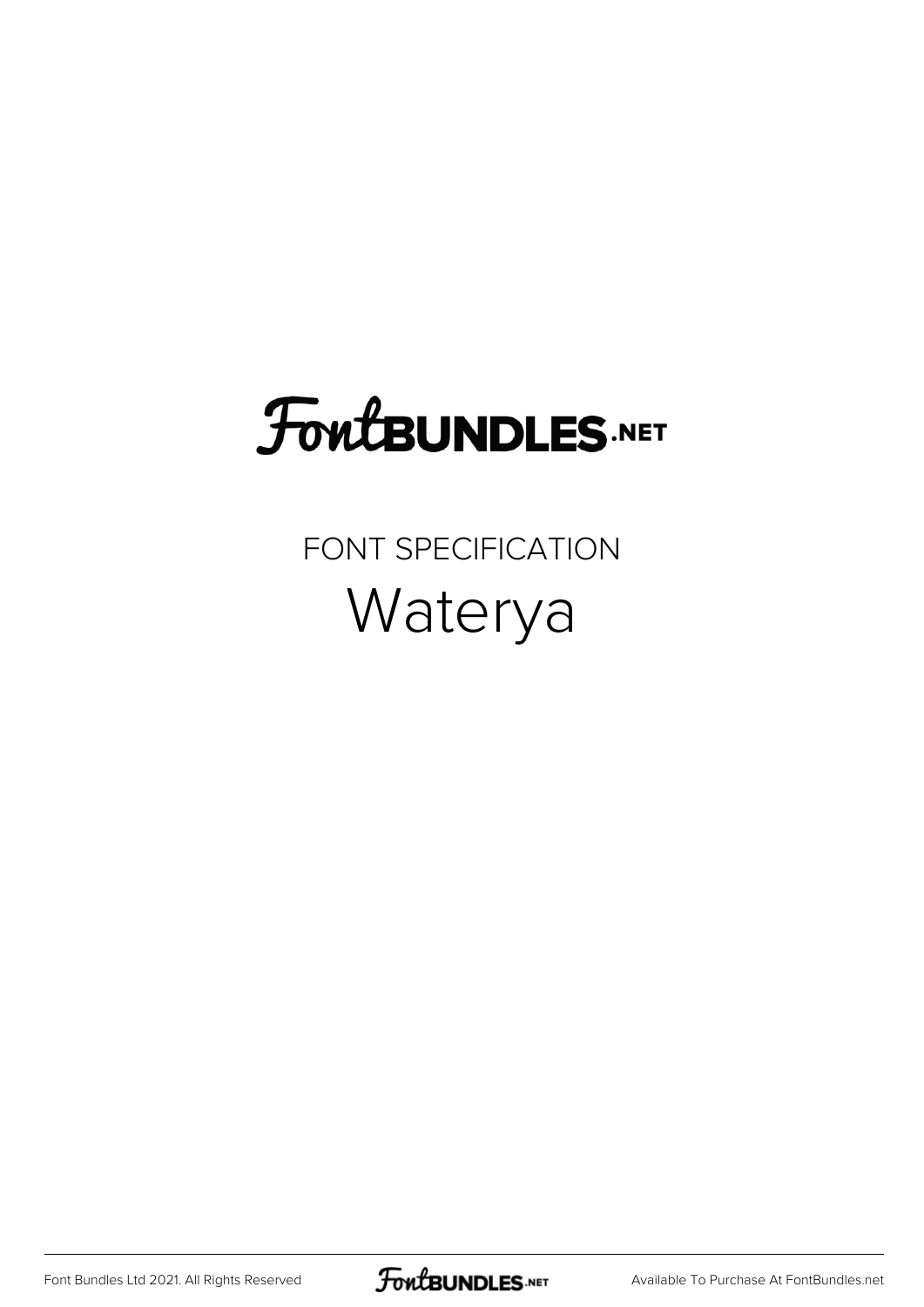## Waterya - Regular

**Uppercase Characters** 

A S T U V W X Y Z

Lowercase Characters

a b a d e f g h i j k l m n o p q r s 12 W W X 및 E

## **Numbers**

0 1 2 3 4 5 6 7 3 9

**Punctuation and Symbols** 

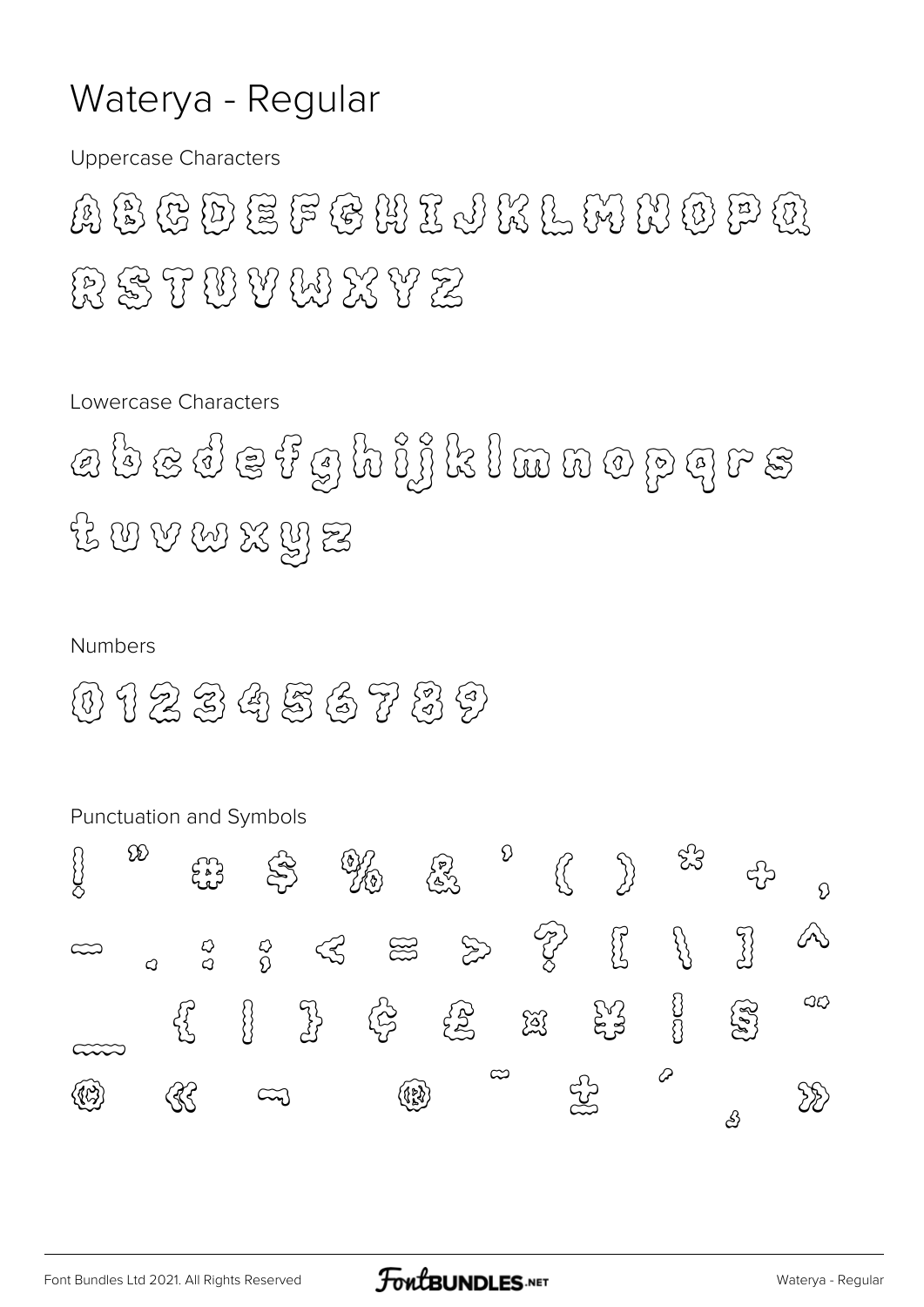All Other Glyphs

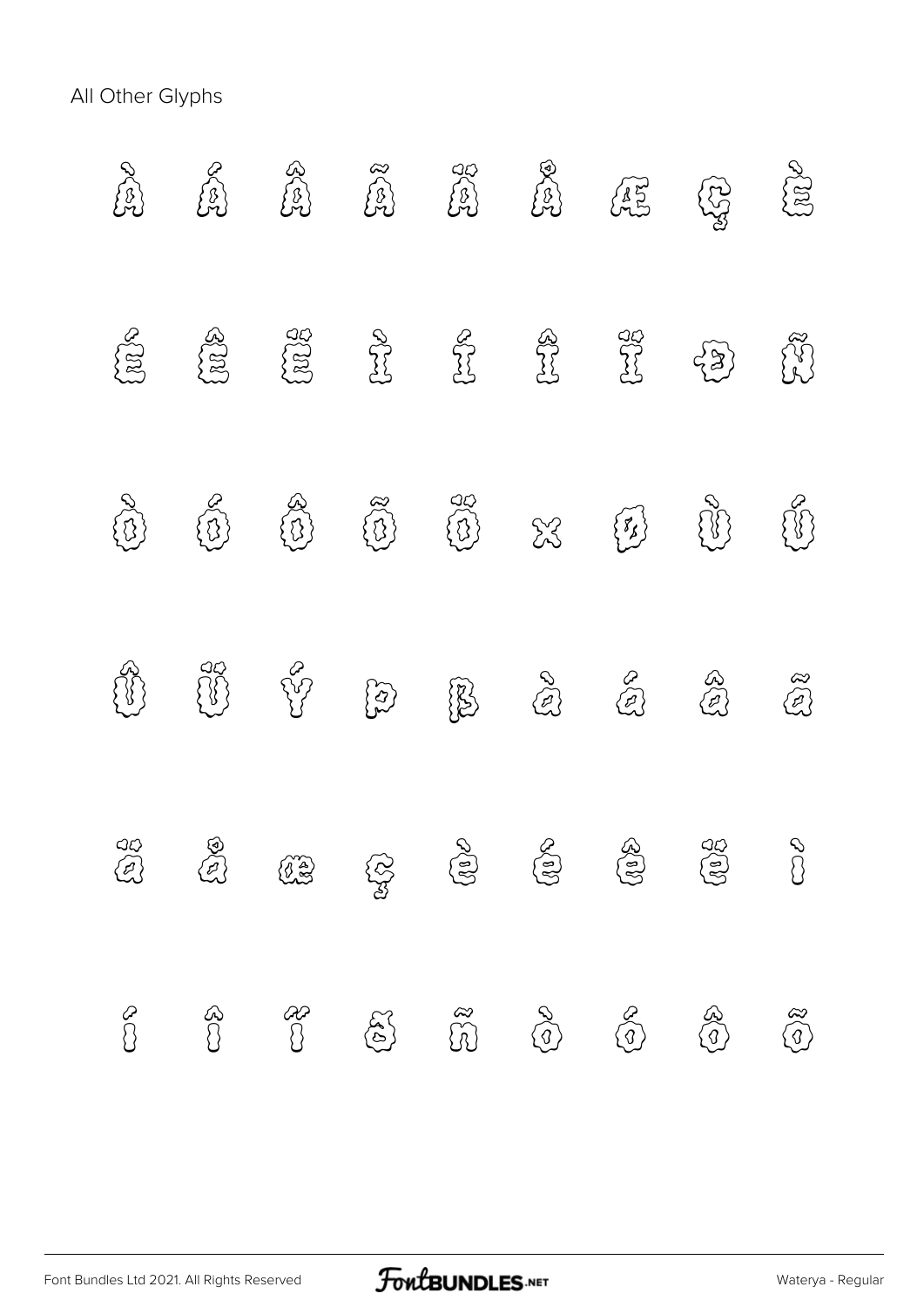| $\begin{pmatrix} 0 \\ 0 \end{pmatrix}$ | colo                  | $\begin{pmatrix} 1 \\ 1 \end{pmatrix}$                  | $\begin{picture}(120,15) \put(0,0){\line(1,0){15}} \put(15,0){\line(1,0){15}} \put(15,0){\line(1,0){15}} \put(15,0){\line(1,0){15}} \put(15,0){\line(1,0){15}} \put(15,0){\line(1,0){15}} \put(15,0){\line(1,0){15}} \put(15,0){\line(1,0){15}} \put(15,0){\line(1,0){15}} \put(15,0){\line(1,0){15}} \put(15,0){\line(1,0){15}} \put(15,0){\line($ | $\mathbb{S}^2$                              | ED                                         | $\begin{matrix} 35 \\ 0 \\ 0 \\ 0 \\ 0 \\ \end{matrix}$ | $\widetilde{\mathcal{G}}$ | $\begin{picture}(220,20) \put(0,0){\line(1,0){155}} \put(15,0){\line(1,0){155}} \put(15,0){\line(1,0){155}} \put(15,0){\line(1,0){155}} \put(15,0){\line(1,0){155}} \put(15,0){\line(1,0){155}} \put(15,0){\line(1,0){155}} \put(15,0){\line(1,0){155}} \put(15,0){\line(1,0){155}} \put(15,0){\line(1,0){155}} \put(15,0){\line(1,0){155}}$ |
|----------------------------------------|-----------------------|---------------------------------------------------------|-----------------------------------------------------------------------------------------------------------------------------------------------------------------------------------------------------------------------------------------------------------------------------------------------------------------------------------------------------|---------------------------------------------|--------------------------------------------|---------------------------------------------------------|---------------------------|----------------------------------------------------------------------------------------------------------------------------------------------------------------------------------------------------------------------------------------------------------------------------------------------------------------------------------------------|
| $\mathbb{G}^{\mathfrak{g}}$            | $\sum_{i=1}^{n}$      | $\begin{array}{c} \mathbb{S} \\ \mathbb{S} \end{array}$ |                                                                                                                                                                                                                                                                                                                                                     | $\begin{pmatrix} 0 \\ 0 \\ 0 \end{pmatrix}$ | <b>CAS</b>                                 | 3                                                       | EER                       | 520                                                                                                                                                                                                                                                                                                                                          |
| 338                                    | <b>BOD</b>            | 532                                                     | $\bigotimes^\Delta$                                                                                                                                                                                                                                                                                                                                 | 538                                         | $\begin{aligned} \text{SNC} \end{aligned}$ | $\mathbb{Z}^{\times}$                                   | (3)                       | EEE                                                                                                                                                                                                                                                                                                                                          |
| $\widetilde{\mathcal{U}^{0}}$          | E                     | <b>FOR</b>                                              | $\{\sum_{i=1}^{n}a_i\}$                                                                                                                                                                                                                                                                                                                             | $\mathbb{Q}^{\infty}$                       | SEIL                                       | S                                                       | <b>SERS</b>               | ES                                                                                                                                                                                                                                                                                                                                           |
| REA                                    | BEA                   | 350                                                     | $\begin{picture}(120,15) \put(0,0){\line(1,0){155}} \put(15,0){\line(1,0){155}} \put(15,0){\line(1,0){155}} \put(15,0){\line(1,0){155}} \put(15,0){\line(1,0){155}} \put(15,0){\line(1,0){155}} \put(15,0){\line(1,0){155}} \put(15,0){\line(1,0){155}} \put(15,0){\line(1,0){155}} \put(15,0){\line(1,0){155}} \put(15,0){\line(1,0){155}}$        | ER                                          | $\sum_{i=1}^{n}c_i$                        | <b>SER</b>                                              | $\sum_{i=1}^{n}$          | $\begin{pmatrix} 2 & 3 \\ 4 & 3 \end{pmatrix}$                                                                                                                                                                                                                                                                                               |
| Si D                                   | $\sum_{k=1}^{\infty}$ | $\mathbb{S}$                                            |                                                                                                                                                                                                                                                                                                                                                     | $\mathbb{S}$                                | $35 - 32$                                  | $\mathbb{S}$                                            | RSS                       | <b>BUD</b>                                                                                                                                                                                                                                                                                                                                   |
| $\sum_{i=1}^{n}$                       | $\overline{\Omega}$   | $\mathbb{S}^3$                                          | El                                                                                                                                                                                                                                                                                                                                                  | ES                                          | SSS<br>SSS                                 | CCCCO                                                   | ESCO                      |                                                                                                                                                                                                                                                                                                                                              |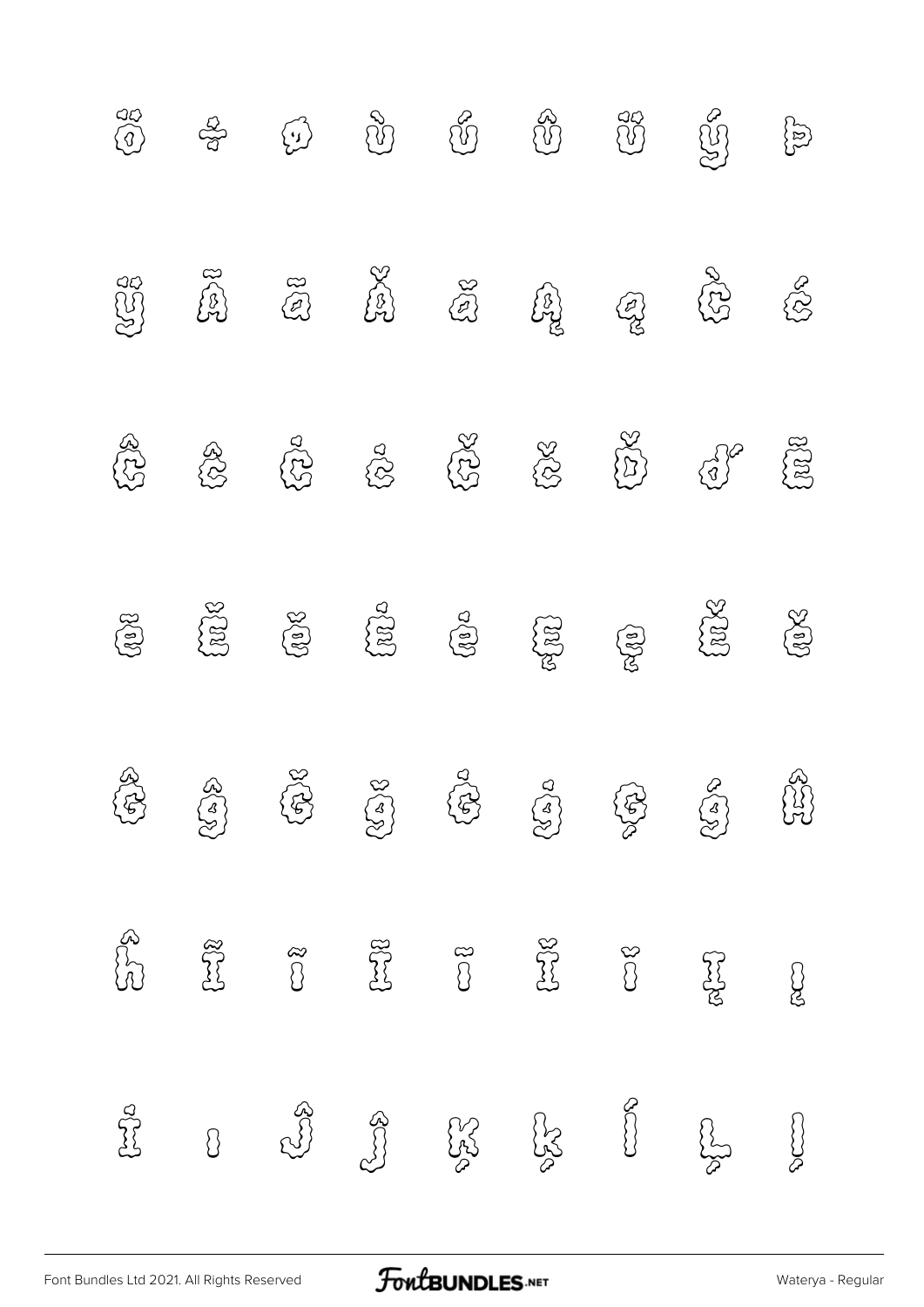